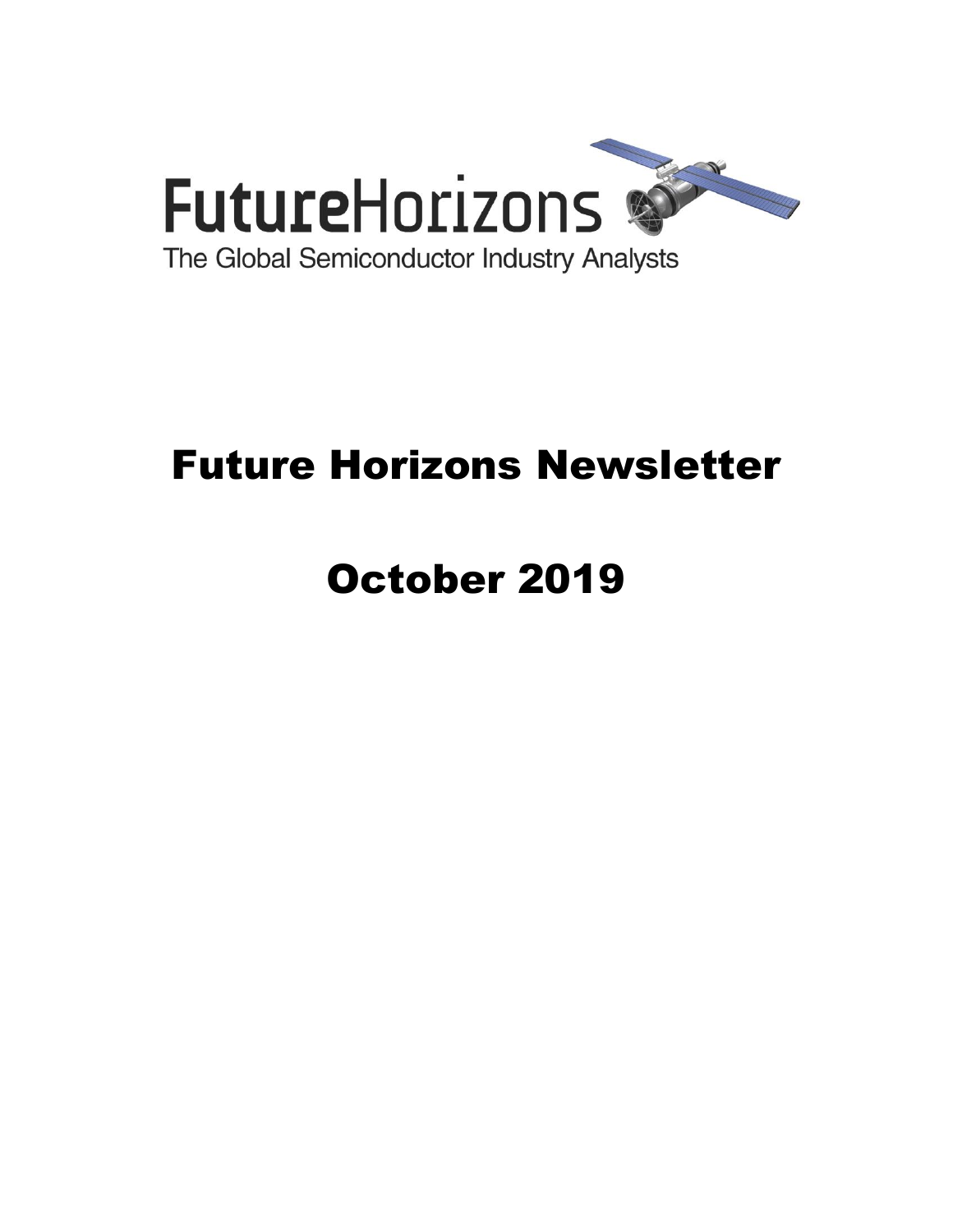# Contents Page

| <b>Industry News by Company</b>              | Page 03 - 06 |
|----------------------------------------------|--------------|
| <b>Industry News &amp; Trends</b>            | Page 07 - 08 |
| <b>East European News &amp; Trends</b>       | Page 09 - 10 |
| <b>World Economic Round Up</b>               | Page 11      |
| <b>Future Horizons &amp; Industry Events</b> | Page 12      |

Future Horizons Ltd, • Blakes Green Cottage, Stone Street Seal TN15 0LQ • England 2 Tel: +44 1732 740440 • Fax: +44 1732 740442 Affiliates in Europe, India, Israel, Japan, Russian, San Jose California, USA e-mail: mail@futurehorizons.com • www.futurehorizons.com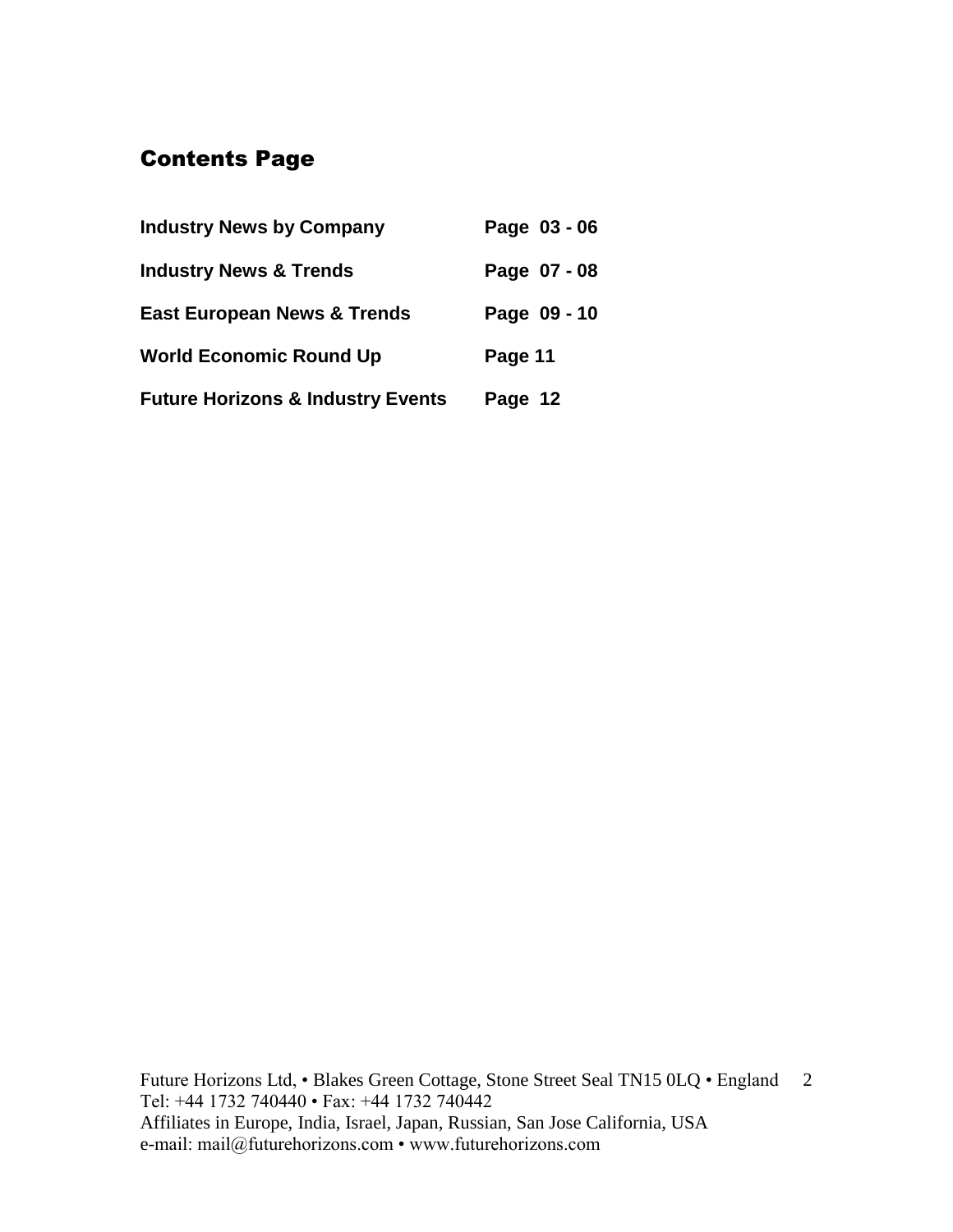### Industry News By Company

#### **[Elmos To Sell Silicon Microstructures To TE Connectivity](https://www.eetimes.com/document.asp?doc_id=1335129&_mc=RSS_EET_EDT&utm_source=newsletter&utm_campaign=link&utm_medium=EETimesDaily-20190924)**

TE Connectivity will acquire Silicon Microstructures, the Milpitas, California-based MEMS pressure sensor manufacturer from German semiconductor company Elmos Semiconductor.

Elmos acquired Silicon Microstructures in 2001. Established 25 years, the company has its own MEMS fab in California, where it develops and manufactures MEMS pressure and flow sensors for the industrial and automotive sectors. This includes products for ultra-low pressures, very high pressures, harsh environments and space-constrained applications.

Silicon Microstructures is also expanding its presence in the medical sector, with products such as IntraSense. This family of piezoresistive MEMS pressure sensors is used in invasive medical devices for in-vivo pressure measurement.

#### **[France Announces €5bn Push For Tech Start-ups](https://www.ft.com/content/4b932bee-d960-11e9-8f9b-77216ebe1f17?desktop=true&segmentId=7c8f09b9-9b61-4fbb-9430-9208a9e233c8#myft:notification:daily-email:content)**

President Emmanuel Macron announced on Tuesday that France has drummed up  $\epsilon$ 5bn of capital from institutional investors to pour into tech companies over the next three years, as the country tries to grow more billion-euro start-ups.

France has tapped asset managers and insurers including Axa, Natixis, Aviva and Allianz, and is courting international investors, to help address one of the main obstacles to the development of its tech ecosystem: a lack of sufficient growth capital to help start-ups expand into multibillion-euro companies.

Speaking ahead of France Digitale Day, Mr Macron said in a speech on Tuesday evening at the Elysée Palace that  $E2bn$  will be invested in France-based venture capital funds focusing on late-stage investments.

#### **[Huawei & Arm Meet Behind Closed Doors](https://www.eetimes.com/document.asp?doc_id=1335156&_mc=RSS_EET_EDT&utm_source=newsletter&utm_campaign=link&utm_medium=EETimesDaily-20190930)**

SHENZHEN, China — Executives from Arm, Arm China and HiSilicon (Huawei's chip division) met behind closed doors on Wednesday morning (Sept. 25th) at the Intercontinental Hotel in Shenzhen, and when they emerged they stood for a group photo that said more about the US-China trade war than anything the three companies had actually said in four months. That snapshot served to reassure the Chinese media and the local electronics industry of the continuing cooperation among Arm, Arm China and Huawei.

Arm now maintains that nothing has really changed, despite what BBC reported last May. In that report, BBC revealed an internal memo that Arm issued to all employees, including in its China subsidiary, instructing them to stop "all active contracts, support entitlements, and any pending engagements" with Huawei and its subsidiaries.

Future Horizons Ltd, • Blakes Green Cottage, Stone Street Seal TN15 0LQ • England 3 Tel: +44 1732 740440 • Fax: +44 1732 740442 Affiliates in Europe, India, Israel, Japan, Russian, San Jose California, USA e-mail: mail@futurehorizons.com • www.futurehorizons.com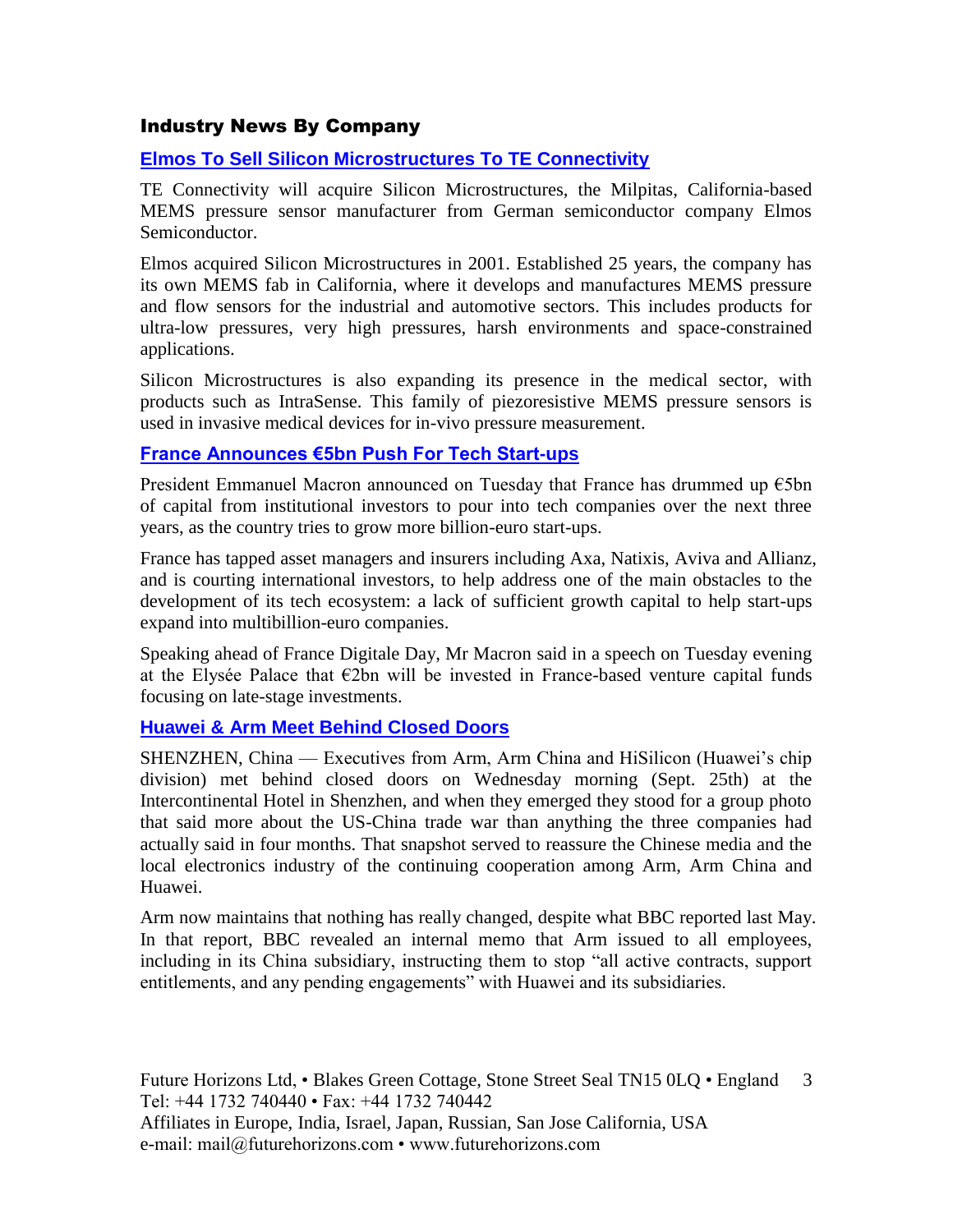# **[New Integrated Point-Of-Load Regulator Increases Efficiency For High-](https://www.infineon.com/cms/en/about-infineon/press/market-news/2019/INFPMM201909-095.html)[Density Applications](https://www.infineon.com/cms/en/about-infineon/press/market-news/2019/INFPMM201909-095.html)**

Munich, Germany – 23 September 2019 – Infineon Technologies AG (FSE: IFX / OTCQX: IFNNY) introduces the new OptiMOS™ IR3826(A)M integrated point-of-load DC-DC voltage regulator. It is a fully integrated and highly efficient device in two versions (IR3826AM for 16 A and IR3826M for 23 A) for applications such as netcom router and switches, datacom, telecom base stations, server and enterprise storage.

The voltage regulator can operate from an input voltage of  $12 \text{ V}$  (5 V to  $17 \text{ V}$ ) and provide up to 16 A or 23 A continuous current. It enables high-switching-frequency operations with enhanced efficiency and reduced power losses compared to previous generations of Infineon's offering. Furthermore, the device supports high switching frequency of up to 1.5 MHz for small PCB size and less capacitors.

Both current ratings are offered in PQFN package with 5 mm x 6 mm footprint for easy scalability. Parts are pin-compatible to the previous product offerings to allow risk-free efficiency upgrade with minimum design effort.

The IR3826(A)M solves the heat challenge without or with minimum airflow in thermally constrained application designs such us 3.3 V or 5 V supply voltages. Additionally, it supports applications that operate with high ambient temperature, e.g., 85˚C for telecom.

### **[Infineon And Synopsys Collaborate To Accelerate Artificial Intelligence In](https://www.infineon.com/cms/en/about-infineon/press/market-news/2019/INFATV201909-099.html)  [Automotive Applications](https://www.infineon.com/cms/en/about-infineon/press/market-news/2019/INFATV201909-099.html)**

Mountain View, California, and Munich, Germany – 17 September 2019 – Artificial intelligence (AI) and neural networks are becoming a key factor in developing safer, smart and eco-friendly cars. In order to support AI-driven solutions with its future automotive microcontrollers, Infineon Technologies AG (FSE: IFX / OTCQX: IFNNY) has started a collaboration with Synopsys, Inc. (Nasdaq: SNPS). Next generation AURIX™ microcontrollers from Infineon will integrate a new high-performance AI accelerator called Parallel Processing Unit (PPU) that will employ Synopsys' DesignWare® ARC® EV Processor IP.

AI and neural networks are fundamental building blocks for future automated driving applications such as object classification, target tracking, or path planning. Furthermore, they play an important role in optimizing many other automotive applications, helping to reduce the cost of ECU systems, improving their performance and accelerating time-tomarket. For example, they enable an optimized engine auto-calibration and reduce the number of sensors by producing accurate mathematical models of the physical reactions occurring in a system. At the same time, however, AI applications require much higher computing power than standard algorithms.

Future Horizons Ltd, • Blakes Green Cottage, Stone Street Seal TN15 0LQ • England 4 Tel: +44 1732 740440 • Fax: +44 1732 740442 Affiliates in Europe, India, Israel, Japan, Russian, San Jose California, USA e-mail: mail@futurehorizons.com • www.futurehorizons.com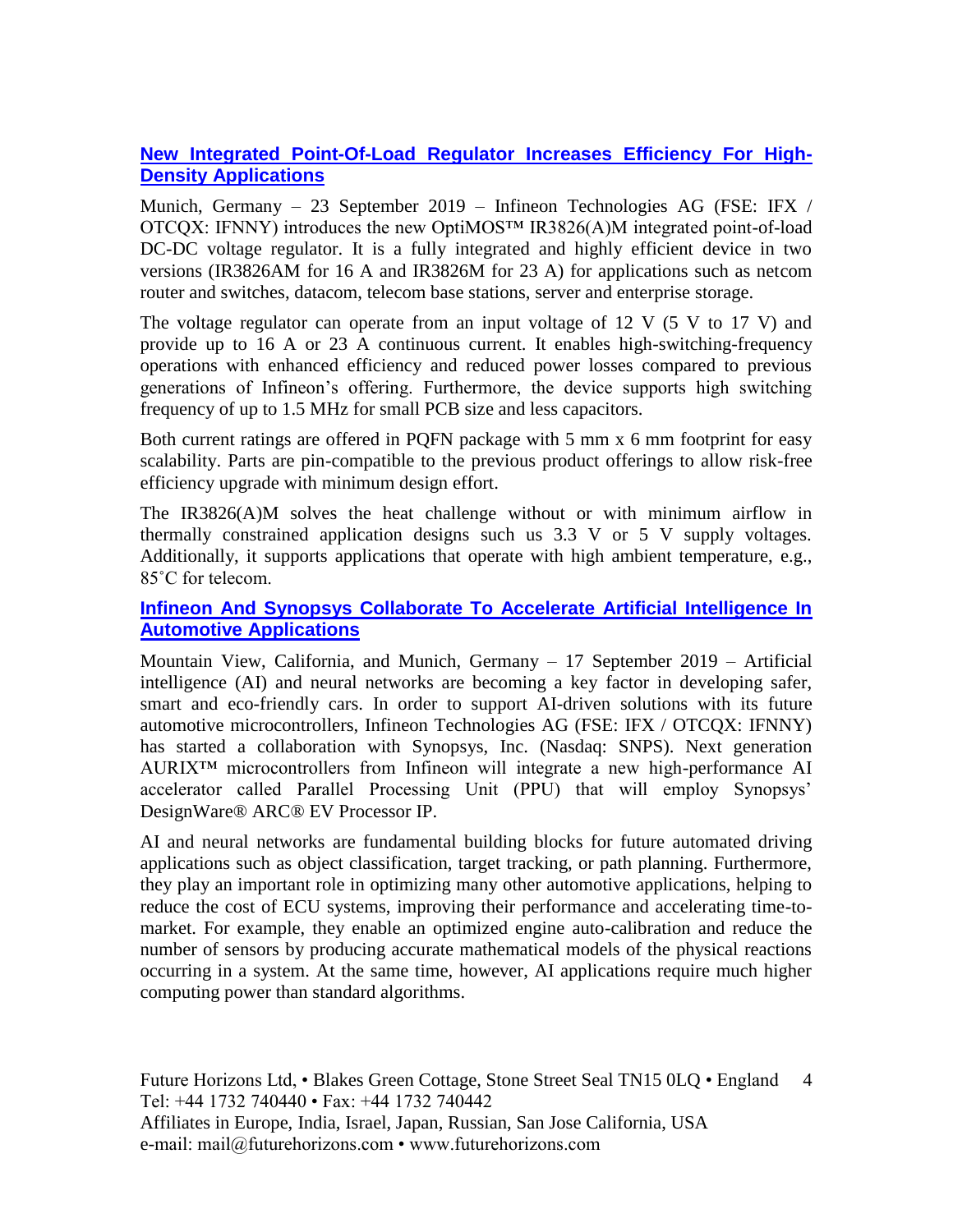# **[Synopsys Launched Its Next Gen of Embedded Vision Processors](https://www.eetindia.co.in/news/article/Synopsys-Launched-Its-Next-Gen-Embedded-Vision-Processors?utm_source=EETI%20Article%20Alert&utm_medium=Email&utm_campaign=2019-09-18)**

Synopsys has launched its latest generation of embedded vision processors with deep neural network (DNN) accelerator delivering what it claims is an industry-leading 35 TOPS (tera operations per second) performance for artificial intelligence (AI) intensive edge applications. Also introduced is a functional safety processor version for automotive advanced driver assist systems (ADAS), radar/lidar, and automotive sensor system on chip (SoC) development.

Based on the ARCv2 RISC instruction set architecture, the new DesignWare ARC EV7x vision processors feature a 1, 2 or 4-core heterogeneous architecture which integrates vector DSP, vector FPU, and neural network accelerator to enable a variety of intelligent automotive and consumer applications with integrated AES encryption. The optional DNN accelerator scales from 880 to 14,080 MACs to enable a system that delivers up to 35 TOPS performance in 16-nanometer (nm) FinFET process technologies under typical conditions, four times the performance of the previous generation ARC EV6x processors.

# **[TSMC, Arm Show 3DIC Made Of Chiplets](https://www.eetimes.com/document.asp?doc_id=1335157&_mc=RSS_EET_EDT&utm_source=newsletter&utm_campaign=link&utm_medium=EETimesDaily-20190930)**

SANTA CLARA, Calif. — TSMC provided a peek at its plans for packaging threedimensional chips that push performance higher, power consumption lower and transistor density further, as Moore's Law loses steam.

The world's largest foundry joined with partner Arm to announce their new 7nm chiplet system using TSMC's advanced packaging at TSMC's Open Innovation Platform Ecosystem Forum in Santa Clara, Calif., last week.

The proof-of-concept chiplet system was made with multiple Arm cores and TSMC's Chip-on-Wafer-on-Substrate (CoWoS) packaging to demonstrate technologies for building a high-performance computing SoC operating at 4GHz in a 7nm FinFET process.

Rather than the typical SoC with system components arranged on a single die, a chiplet system is optimized for modern HPC processors that partition large multi-core designs into smaller chipsets. This approach allows each chiplet — each die in a package of multiple dice — to be built in different process technologies. The approach is expected to deliver better yields and overall cost-effectiveness.

# **[MIPS' Future In Doubt After CEO Leaves Wave](https://www.eetindia.co.in/news/article/MIPS-Future-in-Doubt-After-CEO-Leaves-Wave?utm_source=EETI%20Article%20Alert&utm_medium=Email&utm_campaign=2019-10-02)**

Wave Computing, an AI startup based in Campbell, Calif., quietly swapped out its company chief in early September without a public announcement. Wave's website now shows that Art Swift, who became Wave's CEO last May, is already gone. It lists Sanjai Kohli as the new CEO.

Neither Wave Computing nor the new CEO responded to our request for an interview. EE Times, however, caught up with Swift, Wave's former CEO, over the last weekend. He told us that he left Wave on Sept. 2nd. That means his CEO tenure at Wave lasted less than four months.

Future Horizons Ltd, • Blakes Green Cottage, Stone Street Seal TN15 0LQ • England Tel: +44 1732 740440 • Fax: +44 1732 740442 5

Affiliates in Europe, India, Israel, Japan, Russian, San Jose California, USA e-mail: mail@futurehorizons.com • www.futurehorizons.com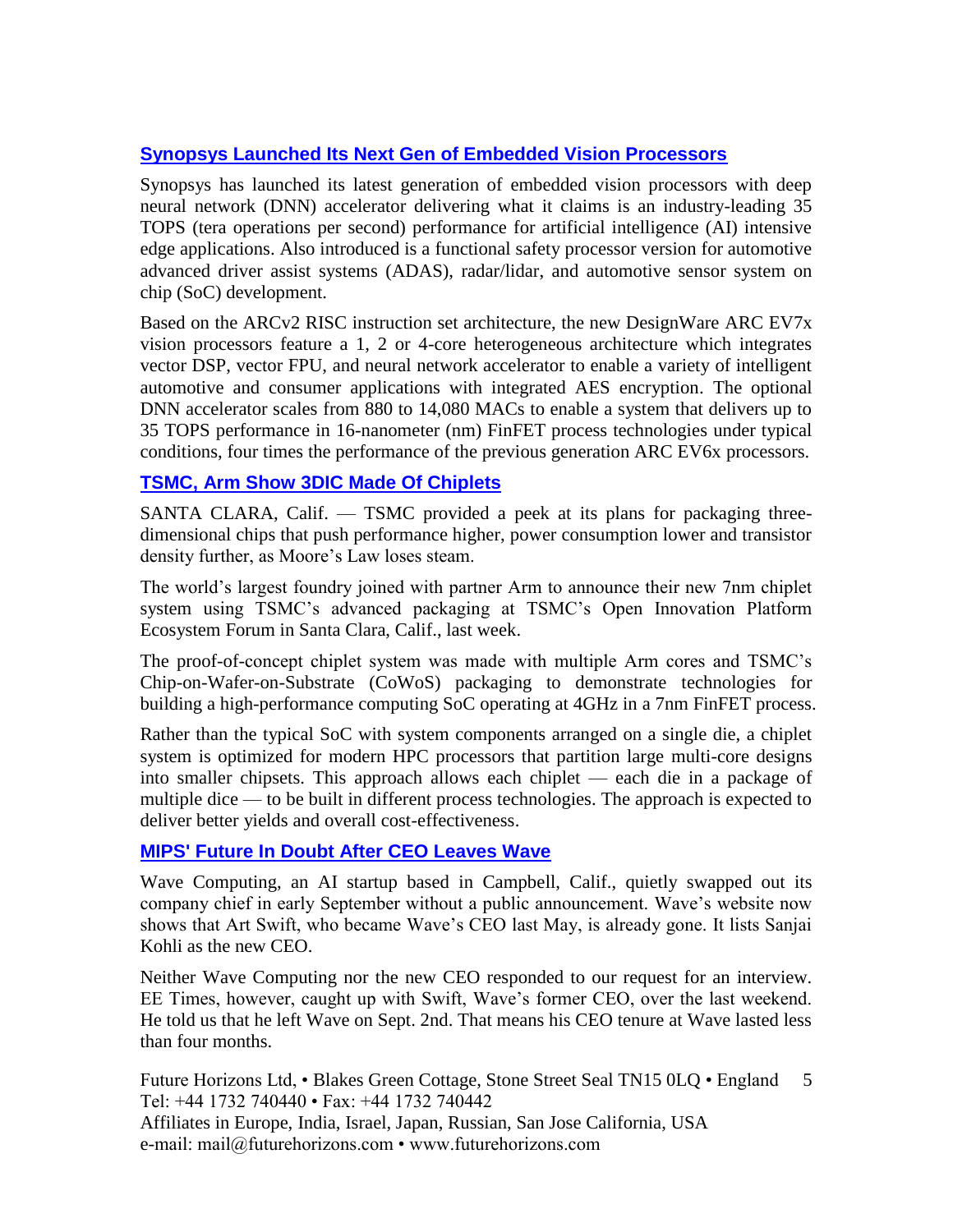Asked why he left Wave, Swift said, "I had a disagreement with the [Wave] board on a short-term fund-raising strategy." He declined to elaborate.

The sudden change in top management gives little confidence to anyone — including Wave's customers, MIPS licensees and developers in "MIPS Open" community.

Future Horizons Ltd, • Blakes Green Cottage, Stone Street Seal TN15 0LQ • England 6 Tel: +44 1732 740440 • Fax: +44 1732 740442 Affiliates in Europe, India, Israel, Japan, Russian, San Jose California, USA e-mail: mail@futurehorizons.com • www.futurehorizons.com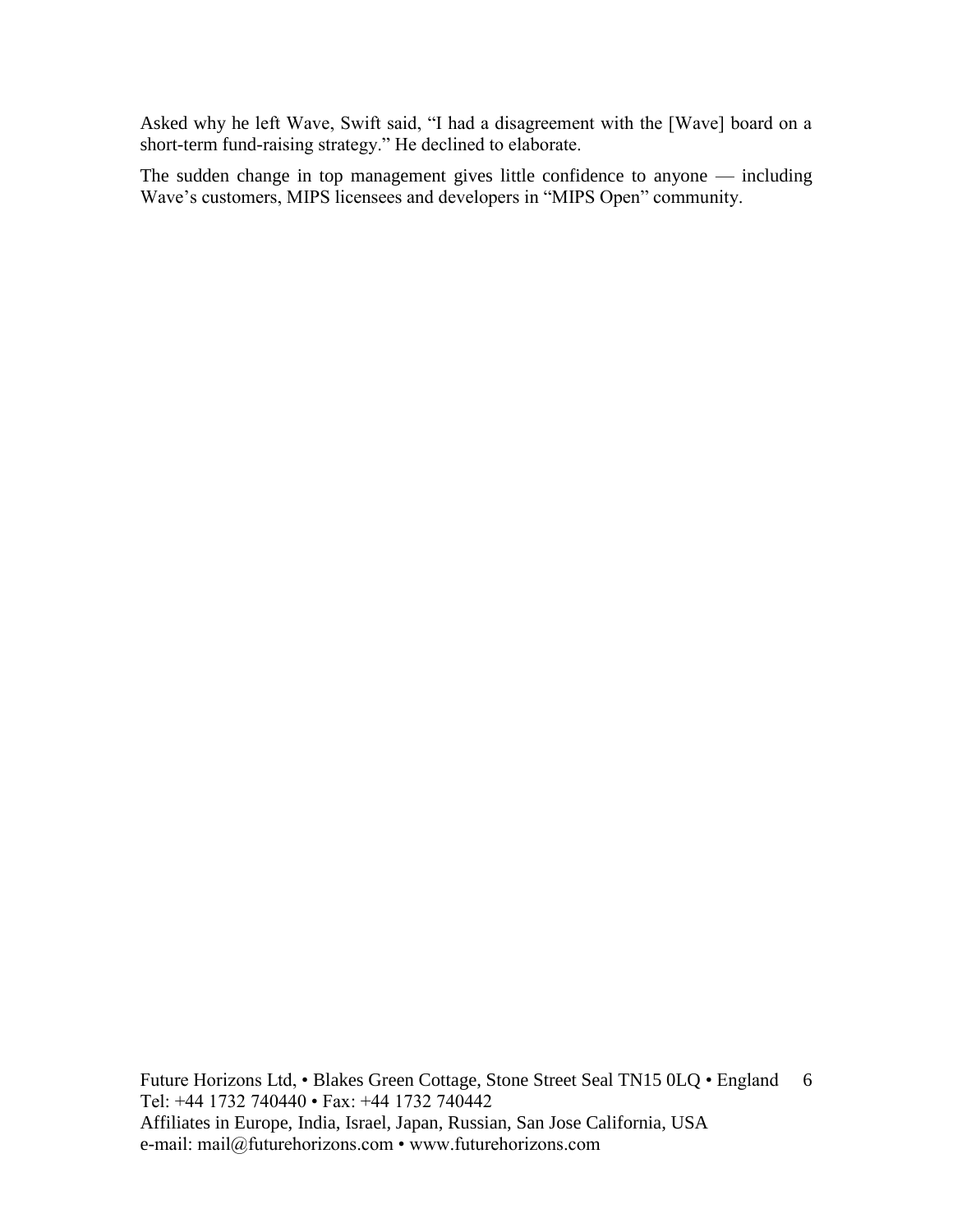# Industry News & Trends

# **[Australia Seeks Investment From European Electric Carmakers](https://www.ft.com/content/1f6287a0-d630-11e9-a0bd-ab8ec6435630?desktop=true&segmentId=7c8f09b9-9b61-4fbb-9430-9208a9e233c8#myft:notification:daily-email:content)**

Europe should invest in Australia to secure supplies of the raw materials it needs for electric car batteries in order to avoid relying completely on China, a mining official from Western Australia has warned.

The region is holding talks with European companies to encourage them to buy into its rich resources of lithium, cobalt and rare earths, which are critical for clean energy, according to Western Australia's Minister for Mines Bill Johnston.

The European Commission has said Europe will need up to 25 battery "gigafactories" by 2025 to meet the demands of its carmakers as they shift towards electric cars. But Europe produces almost no lithium, cobalt or graphite, the raw materials needed for lithium-ion batteries, all of which are found in Australia.

### **[Jio Jolt To India's Broadband Market](https://www.ft.com/content/7d6a08ac-d89f-11e9-8f9b-77216ebe1f17?desktop=true&segmentId=7c8f09b9-9b61-4fbb-9430-9208a9e233c8#myft:notification:daily-email:content)**

Asia's richest man Mukesh Ambani changed India's mobile market forever when he launched the operator Reliance Jio three years ago. Now he's to attempt the same for broadband, according to Benjamin Parkin in Mumbai.

Reliance's service, launched this month, promises ultrafast speeds, lower prices and even free TVs for annual subscribers. India's fragmented broadband market seems ripe for the taking. Reliance Jio plans to compete with existing providers such as Bharti Airtel and sign up new users, with an initial target of 20m homes and 15m businesses.

This might appear small fry compared to the huge changes Jio brought to India's mobile market. Since launching in 2016, it has attracted 340m customers, forced some incumbents like Vodafone to consolidate and others, like his brother Anil's Reliance Communications, out of the sector altogether.

#### **[Silicon Carbide: A Love-Hate Relationship](https://www.eetimes.com/document.asp?doc_id=1335151&_mc=RSS_EET_EDT&utm_source=newsletter&utm_campaign=link&utm_medium=EETimesDaily-20190930)**

Silicon carbide (SiC) has excellent properties as a semiconductor material, especially for power conversion and control. However, SiC is extremely rare in the natural environment. As a material, it was first discovered in tiny amounts in meteorites, which is why it is also called "semiconductor material that has experienced 4.6 billion years of travel."

Yole Development's recently published "Power Silicon Carbide (SiC): Materials, Devices and Applications - 2019 Edition" report predicts that, by 2024, the market for SiC power semiconductors will grow to \$2 billion by 2024, at an annual growth of 29%. The automotive market is undoubtedly the foremost driver, with around 50% of total device market share in 2024.

Will the wafer shortage continue?

Future Horizons Ltd, • Blakes Green Cottage, Stone Street Seal TN15 0LQ • England 7 Tel: +44 1732 740440 • Fax: +44 1732 740442 Affiliates in Europe, India, Israel, Japan, Russian, San Jose California, USA e-mail: mail@futurehorizons.com • www.futurehorizons.com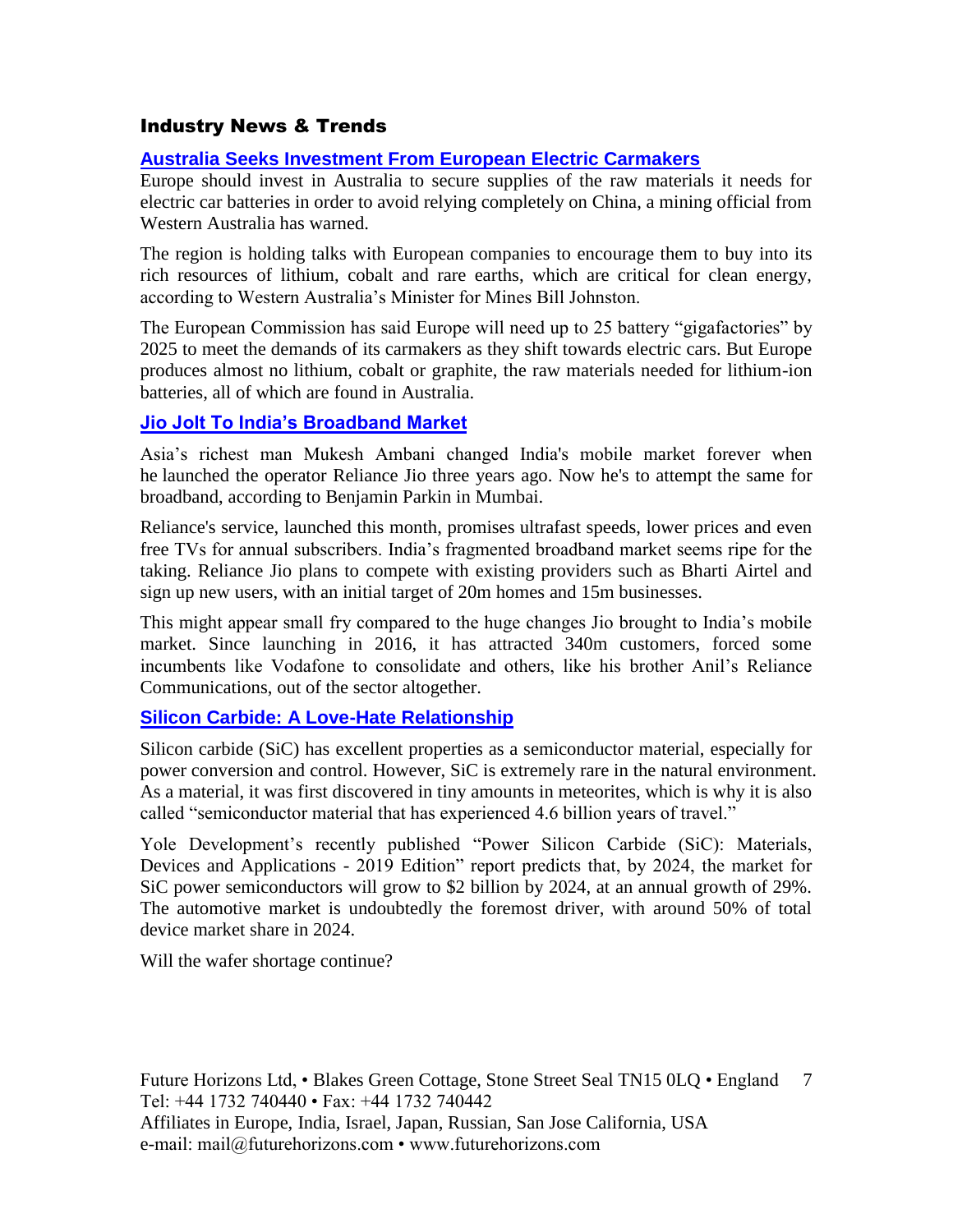In the past couple of years, wafer supply shortages have been a major bottleneck restricting SiC industry growth. Combined with increasing market demand, many players, including fabs, have recognized the need to expand their investments to fill the supply chain.

#### **[Wireless, Battery-Free Sensor For Brain Aneurysm Treatment](https://www.eetimes.com/document.asp?doc_id=1335152&_mc=RSS_EET_EDT&utm_source=newsletter&utm_campaign=link&utm_medium=EETimesDaily-20190930)**

Researchers have created a new medical sensor that promises to revolutionize the ability of doctors to treat brain aneurysms. The device, which is battery-less, is a capacitive sensor with an inductor. It can be implanted directly in patients' brains and, oddly enough, that's significantly less invasive than the most common treatment the medical profession uses today.

Robert Herbert and Woon-Hong Yeo, both from the Georgia Institute of Technology, described the device in a recent edition of Advanced Science. The work was done with colleagues at Georgia Tech and at Hanyang University in South Korea.

The miniaturization of biomedical sensors coupled with efficient wireless protocols have led to a new generation of medical sensors with a profound impact on the healthcare sector. Even stethoscopes are getting revolutionary updates to better help manage health information.

### **[Taiwan Startup Takes On Gesture Recognition Challenge](https://www.eetindia.co.in/news/article/Taiwan-Startup-Takes-on-Gesture-Recognition-Challenge?utm_source=EETI%20Article%20Alert&utm_medium=Email&utm_campaign=2019-09-27)**

It appears that gesture recognition will soon (finally) be coming to smartphones. An IC design startup in Taiwan called KaiKuTek is positioned to be one of the biggest beneficiaries in this new category of human-machine interface (HMI) technology. New gesture-recognition systems are based on 60 GHz radar, and while most vendors of 60 GHz radar ICs build their products using relatively expensive silicon germanium (SiG), KaiKuTek's device is built using standard CMOS.

Google in a blog post at the end of July said it will support two new HMI features facial recognition and motion sensing — in the upcoming Pixel 4 smartphone. The article pointed out that the new features in the Pixel 4 are the result of the company's Project Soli, run by the company's Advanced Technology and Projects (ATAP) team. The team first began touting its motion sensing technology in 2015.

Future Horizons Ltd, • Blakes Green Cottage, Stone Street Seal TN15 0LQ • England 8 Tel: +44 1732 740440 • Fax: +44 1732 740442 Affiliates in Europe, India, Israel, Japan, Russian, San Jose California, USA e-mail: mail@futurehorizons.com • www.futurehorizons.com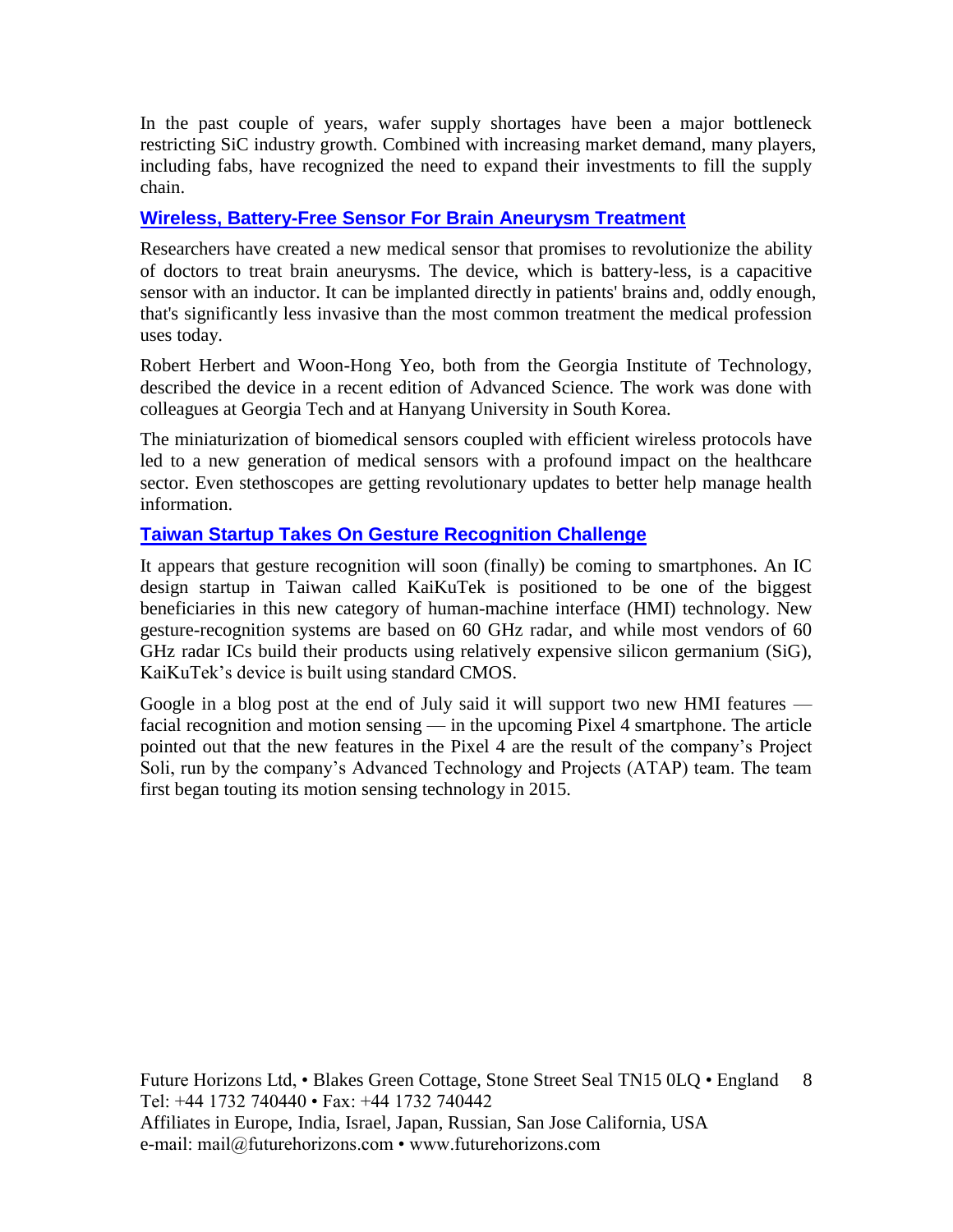# East European News & Trends

#### **[Edtech Emerges As Priority For Investors](http://www.marchmontnews.com/Finance-Business/Central-regions/22105-Edtech-emerges-as-priority-for-investors.html)**

A Russian company called Maximum Education is using sophisticated technology to help high school kids prepare for important exams both offline and online.

Set up in 2013, Maximum Education has been focused on ways of enhancing schoolchildren's education. In addition to the unified state exam each school kid has to take before he leaves high school, the company trains children in the English language and computer skills. An unnamed spokesperson for Maximum Education said the company had around \$8m in revenue last year and "posted profit" (unspecified though).

#### **[Telecom Wants To Digitize Waste Management](http://www.marchmontnews.com/Energy-Utilities/Volga/22110-Telecom-wants-digitize-waste-management-.html)**

MTS, one of Russia's four largest telecom operators, is launching a project aimed at digitizing the collection of household waste. The technology base is a proprietary telematic services platform MTS has invested \$16m in.

The pilot project will be implemented in partnership with EkoStroyResurs, a household waste management operator in the region of Samara some 850km southeast of Moscow. The telco is also offering the solution to other waste management companies across Russia's regions.

#### **Shopping [By Showing One's Face](http://www.marchmontnews.com/Finance-Business/Central-regions/22187-Shopping-by-showing-ones-face.html)**

Rostelecom, the national telecom operator, is introducing next month its solution for face recognition enabled payments in stores, VC.ru reported, citing knowledgeable sources. Russian Standard, a Russian bank, is partnering with Rostelecom in the effort.

Rostelecom is also the top operator for Russia's Unified Biometric System (UBS). Domestic banks have been collecting biometric data for UBS since July 2018. The system is expected to help the Russians open accounts with banks, seek loans and transfer money on a completely remote basis. Only a handful of banks currently offer UBSassisted services; the system has about 20,000 entries at this early stage, according to the Central Bank of Russia.

#### **[Mobile Operator Invests In 5G Tech](http://www.marchmontnews.com/Telecoms-Media/Central-regions/22093-Mobile-operator-invests-5G-tech.html)**

By the end of next year MTS, one of Russia's leading mobile operators, has plans to invest an estimated \$1.6m in start-ups that develop 5G tech based solutions. A business incubator will be set up in Moscow to pursue the goal.

The mobile operator is interested in a range of cloud based services in remote gaming, new video streaming formats, Internet of Things solutions, data storage, and some others.

#### **[5G Operators Pushed To Use Domestic Hardware That Has Yet To Emerge](http://www.marchmontnews.com/Telecoms-Media/Central-regions/22222-5G-operators-pushed-use-domestic-hardware-that-has-yet-emerge.html)**

The Russian Government recently approved a roadmap under the National Project on Digital Economy which requires that Russian operators of fifth-generation telecom networks (5G) use domestic servers.

Future Horizons Ltd, • Blakes Green Cottage, Stone Street Seal TN15 0LQ • England Tel: +44 1732 740440 • Fax: +44 1732 740442 Affiliates in Europe, India, Israel, Japan, Russian, San Jose California, USA 9

e-mail: mail@futurehorizons.com • www.futurehorizons.com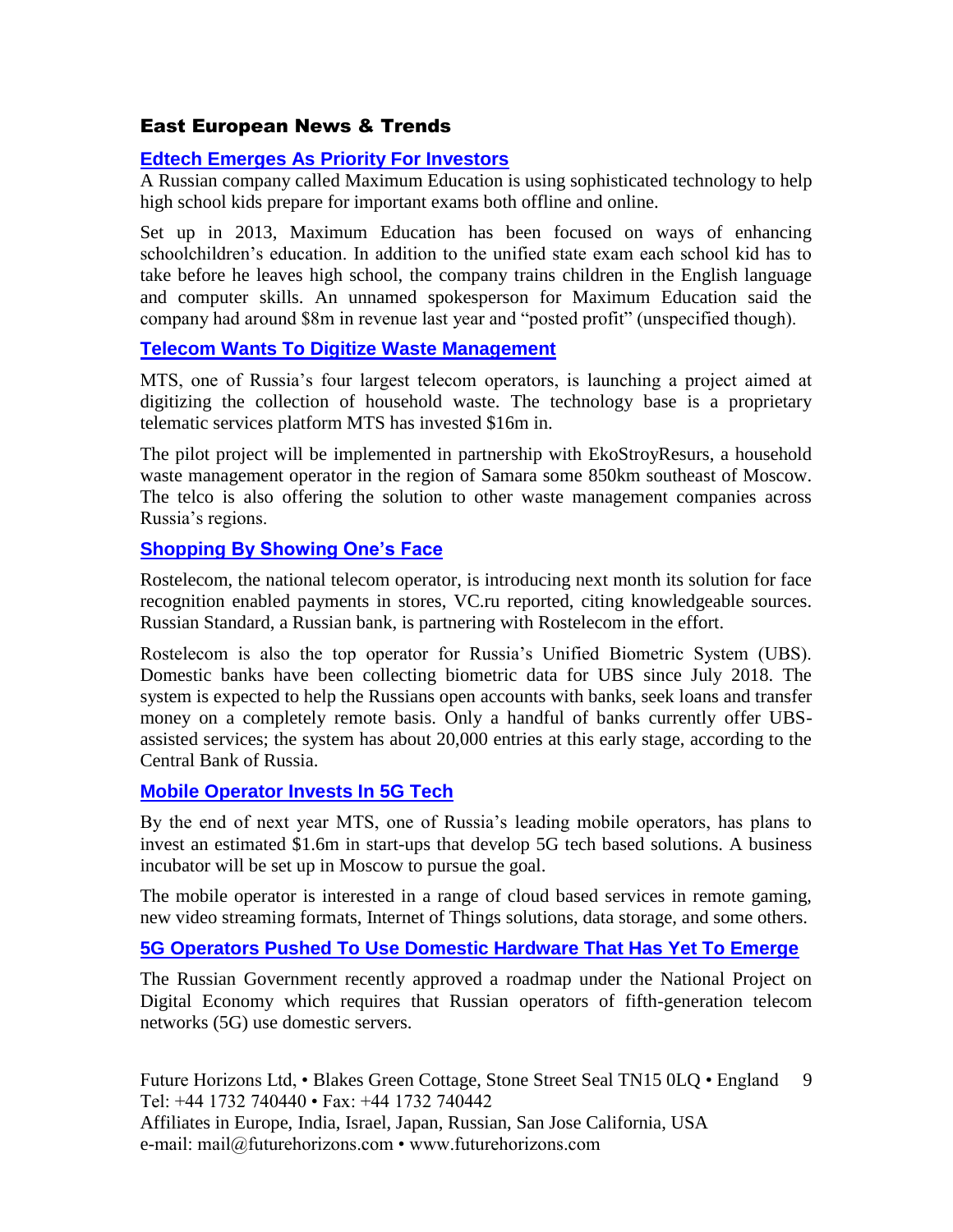The rationale behind the decision is that funds allocated for the Digital Economy should be used to support domestic producers rather than "go to foreign companies," the Russian business daily RBC reported, citing government sources with knowledge of the developments.

The Cabinet plans to spend \$10bn to develop 5G networks in Russia by 2024. In addition to supporting domestic producers, using domestic server equipment is expected to protect 5G operators from possible sanctions-related disruptions in imported component supplies.

Future Horizons Ltd, • Blakes Green Cottage, Stone Street Seal TN15 0LQ • England 10 Tel: +44 1732 740440 • Fax: +44 1732 740442 Affiliates in Europe, India, Israel, Japan, Russian, San Jose California, USA e-mail: mail@futurehorizons.com • www.futurehorizons.com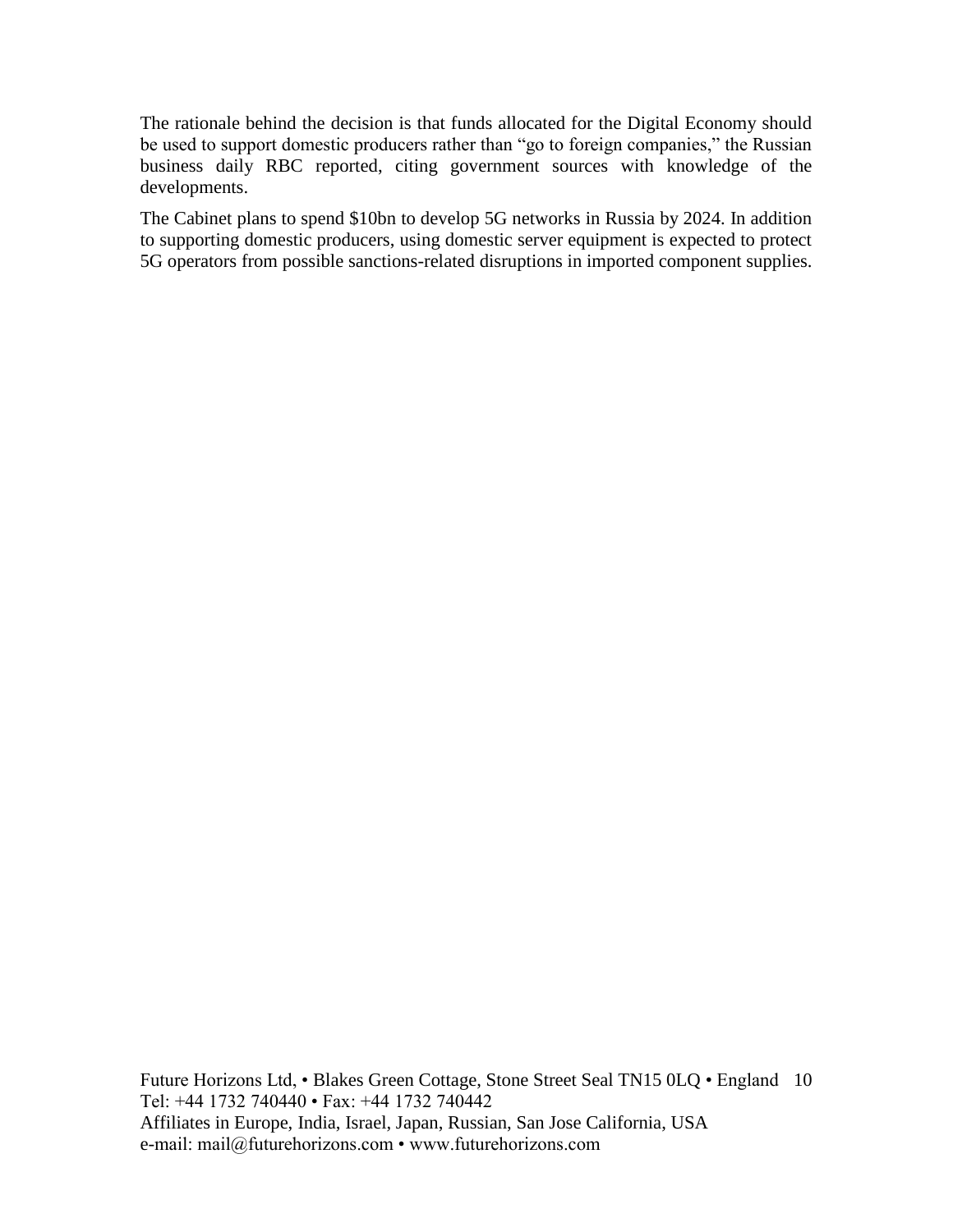## World Economic Round Up

Almost two years since Donald Trump fired the opening shots in a global trade war, a manufacturing and investment downturn is weighing on the global economy, frightening business and sending financial markets searching for cover. The pivotal moment for the global economy can be traced to the January 2018 World Economic Forum in Davos when Mr Trump sent his allies out with the message that trade tariffs were coming and the "US troops are now coming to the ramparts". Ever since, the global outlook has deteriorated. World growth of 3.8 percent in 2017 is expected by the OECD to decline to 2.9 percent in 2019. Across the world the story is similar: sectors such as manufacturing, highly exposed to global events, are in or close to recession, while wider economies are propped up by still relatively buoyant labour markets and household spending.

*The latest economic news by country to include USA, Europe, UK, Japan, China, Asia Pacific and India can be found each month in our [Semiconductor Monthly](http://www.futurehorizons.com/page/18/Global-Semiconductor-Report)  [Report.](http://www.futurehorizons.com/page/18/Global-Semiconductor-Report)* 

Future Horizons Ltd, • Blakes Green Cottage, Stone Street Seal TN15 0LQ • England 11 Tel: +44 1732 740440 • Fax: +44 1732 740442 Affiliates in Europe, India, Israel, Japan, Russian, San Jose California, USA e-mail: mail@futurehorizons.com • www.futurehorizons.com